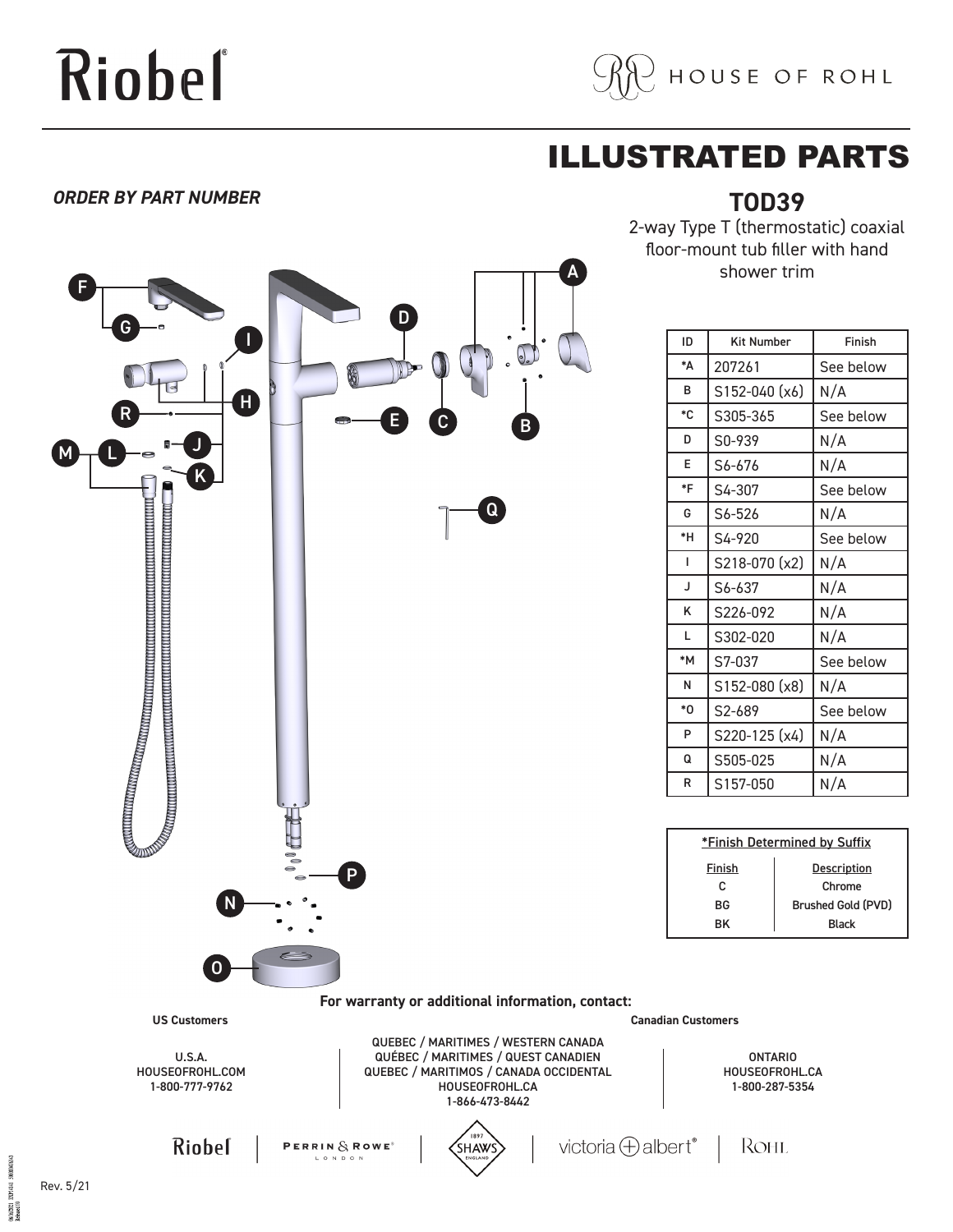# Riobel



## **TOD39** ILLUSTRATIONS DES PIÈCES

A

### *VEUILLEZ EFFECTUER VOTRE COMMANDE PAR NO DE RÉFÉRENCE*



Remplisseur de baignoire coaxial fixé au sol, type T (thermostatique), à 2 voies, avec garniture pour douchette

| ID          | Référence du kit | <b>Finition</b> |
|-------------|------------------|-----------------|
| *Δ          | 207261           | Voir ci-dessous |
| B           | S152-040 (x6)    | N/A             |
| $^{\ast}$ C | S305-365         | Voir ci-dessous |
| D           | S0-939           | N/A             |
| F           | S6-676           | N/A             |
| $*F$        | S4-307           | Voir ci-dessous |
| G           | S6-526           | N/A             |
| *H          | S4-920           | Voir ci-dessous |
| ı           | S218-070 (x2)    | N/A             |
| J           | S6-637           | N/A             |
| K           | S226-092         | N/A             |
| L           | S302-020         | N/A             |
| *M          | S7-037           | Voir ci-dessous |
| N           | S152-080 (x8)    | N/A             |
| *0          | S2-689           | Voir ci-dessous |
| P           | S220-125 (x4)    | N/A             |
| Q           | S505-025         | N/A             |
| R           | S157-050         | N/A             |

| *Finition déterminée par le Suffixe |                    |  |
|-------------------------------------|--------------------|--|
| <b>Finition</b>                     | <b>Description</b> |  |
| c                                   | Chrome poli        |  |
| ВG                                  | Or brossé (PVD)    |  |
| RK                                  | Noir               |  |

#### **For warranty or additional information, contact:**

**US Customers Canadian Customers**

U.S.A. HOUSEOFROHL.COM 1-800-777-9762

QUEBEC / MARITIMES / WESTERN CANADA QUÉBEC / MARITIMES / QUEST CANADIEN QUEBEC / MARITIMOS / CANADA OCCIDENTAL HOUSEOFROHL.CA 1-866-473-8442

ONTARIO HOUSEOFROHL.CA 1-800-287-5354

ROHL

**Riobel** 

**PERRIN**  $\&$  **ROWE**<sup>\*</sup>





Rev. 5/21

EXP1414 5000047634

 $0.060001$